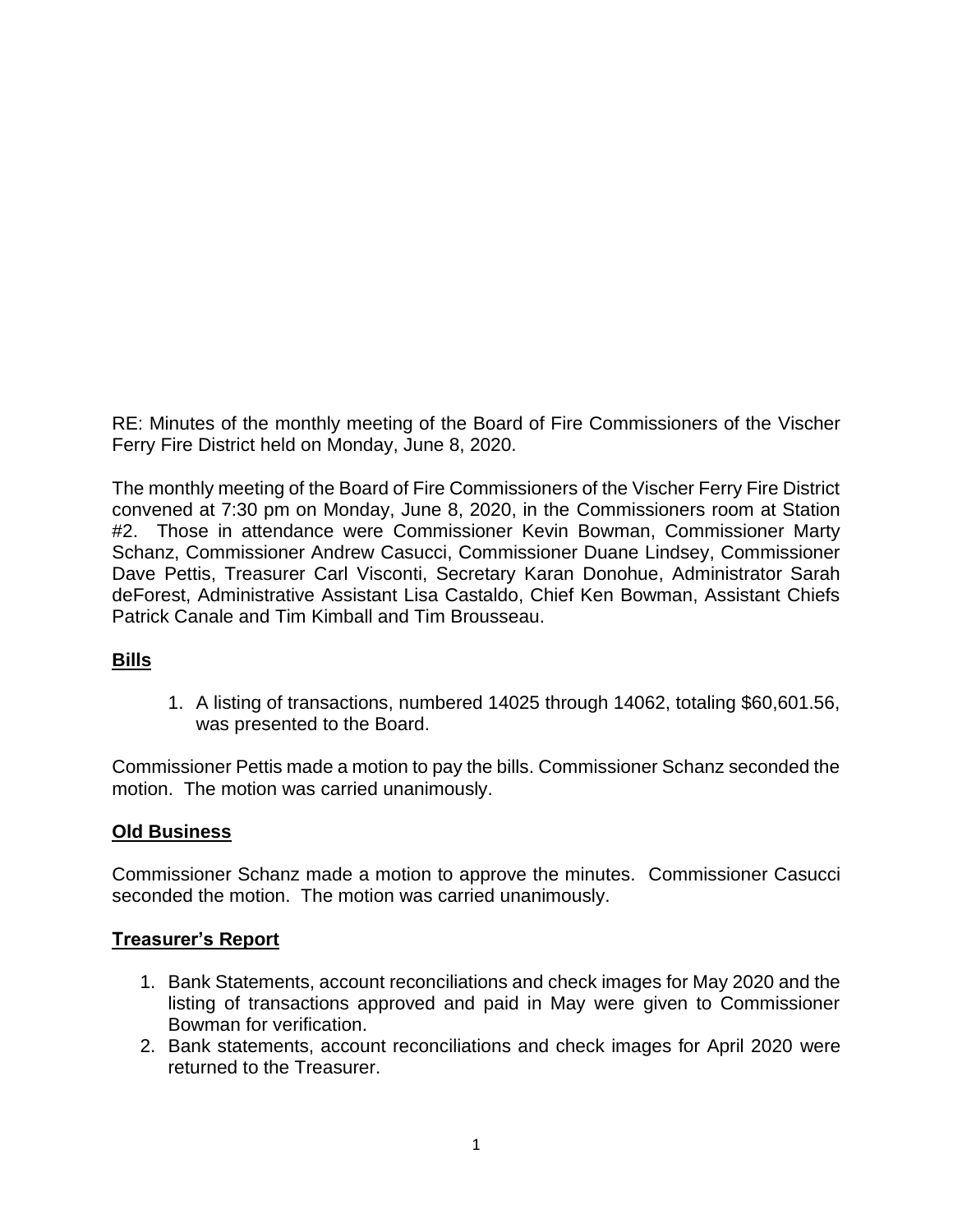- 3. The Treasurer presented the final draft of the procedures for cash disbursement. Commissioner Schanz made a motion to adopt the Cash Disbursement Procedures. Commissioner Pettis seconded the motion. The motion was carried unanimously.
- 4. Commissioner Schanz moved and Commissioner Casucci seconded a resolution to restate and amend the procurement and purchasing policy that was originally adopted by the Fire District on May 11, 1992 and last revised on January 13, 2020'

The Secretary called the roll:

| <b>Commissioner Bowman</b>  | yes |
|-----------------------------|-----|
| <b>Commissioner Casucci</b> | yes |
| <b>Commissioner Lindsey</b> | yes |
| <b>Commissioner Pettis</b>  | yes |
| <b>Commissioner Schanz</b>  | ves |

The resolution was adopted.

5. There was discussion on payment for the UTV.

Commissioner Schanz made a motion for the following modifications to the 2020 General Fund Budget:

- a. Provide a 2020 appropriation for "Capital Outlay" (A3410.2.07) in the amount of \$20,000 to allow purchase of a Utility Task Vehicle and associated equipment.
- b. Revenue to be provided by the transfer of \$20,000 from appropriations for "Contractual Expenses" as follows: "Training" (A3410.4.09) - \$10,000 and "Conferences" (A3410.4.14) - \$10,000.

Commissioner Pettis seconded the motion. The motion was carried unanimously.

Commissioner Pettis made a motion to accept the Treasurer's Report. Commissioner Schanz seconded the motion. The motion was carried unanimously.

#### **Chief's Report**

- 1. Commissioner Schanz made a motion to approve Joshua McCrea for membership in the Vischer Ferry Fire Company. Commissioner Casucci seconded the motion. The motion was carried unanimously.
- 2. Commissioner Pettis made a motion to purchase a Can Am Defender Pro XT HD10 from Power House Motor Sports for \$17,709. Commissioner Casucci seconded the motion. The motion was carried unanimously.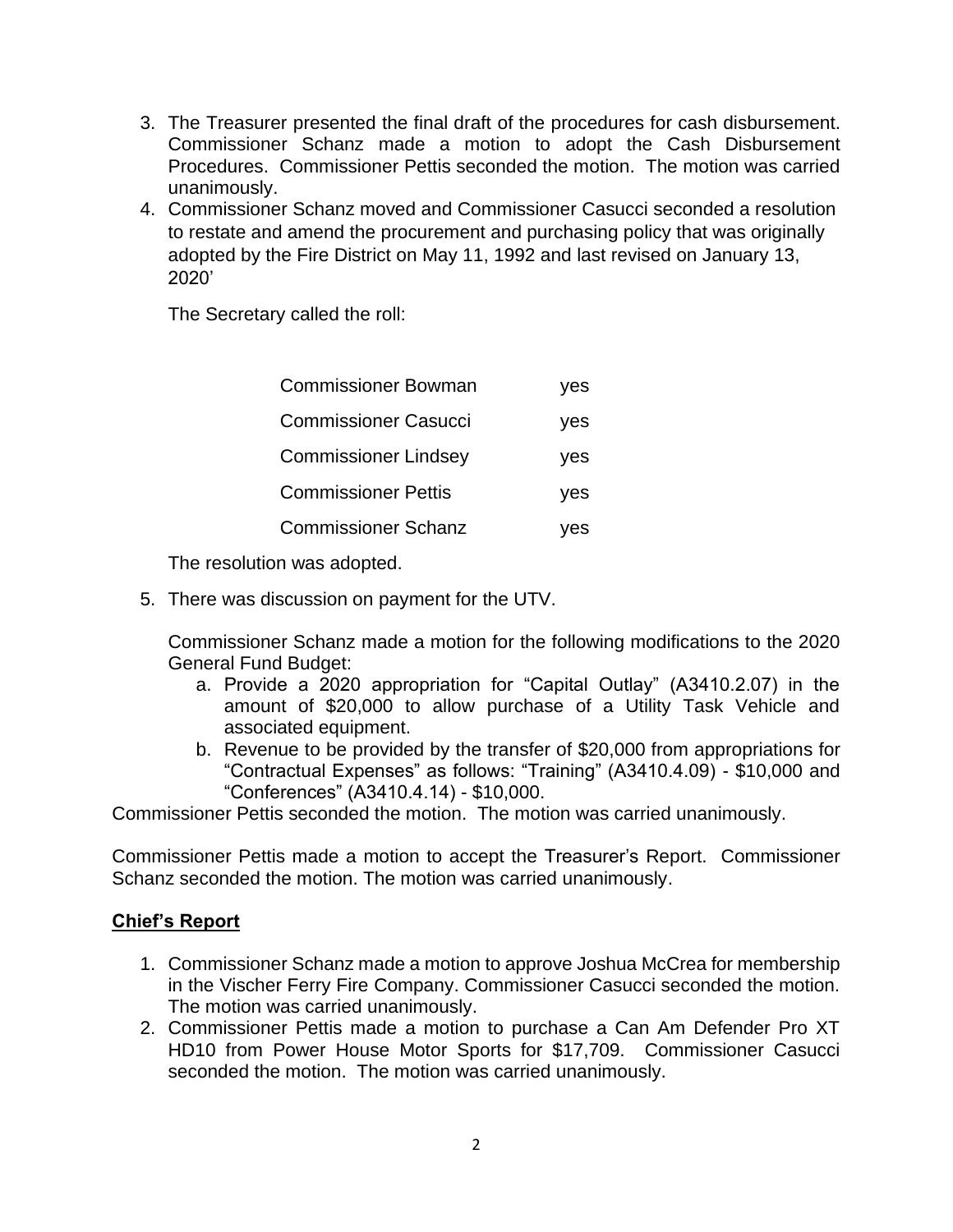3. Commissioner Lindsey made a motion to approve ETA-621, ETA-625, F-623 and all Chiefs cars for the July 4<sup>th</sup> parade to Clifton Commons. Commissioner Casucci seconded the motion. The motion was carried unanimously.

### **Administrator's Report**

- 1. New software for Knox boxes has been purchased and uploaded to the new laptop.
- 2. All calls through May have been entered, reviewed and submitted to the State.
- 3. Previously ordered gear has been received

## **Administrator's Assistant Report**

- 1. We will hold off scheduling the hall.
- 2. Letters were sent to:
	- a. Broadview terminating our phone service
	- b. Saratoga Horse Works for face masks
	- c. Broadview/Windstream terminating phone service
	- d. Greenslit's for facemasks
- 3. Purchased:
	- a. Office supplies from WB Mason
	- b. Six (6) Defib pads from McKession. Waiting on confirmation of medical director.
	- c. Replacement brooms and white pads from www.NewPig.com
	- d. New light from [www.theFirestore.com](http://www.thefirestore.com/)
	- e. Ten (10) bags of Speedy-Dri from NAPA
	- f. Six (6) American flags from Saratoga Flags
- 4. Gas meters have to be calibrated
- 5. Eye wash stations have been checked
- 6. Tire pressures have been checked
- 7. Fascia on Station #3 has to be repaired
- 8. Hose test and ladder test is complete. We have to recable one ladder.

### **New Business**

- 1. Received from UBS:
	- a. Client statement for May 2020
	- b. Transaction confirmation
- 2. Received information on the Annual Meeting and Leadership Summit Expo, October 1-3 in Niagara Falls
- 3. Received information from firefly Admin Inc. concerning service awards.
- 4. Received information from the DEC for a grant for a skid for the UTV.

# **Miscellaneous**

1. The flag light at Station #2 is broken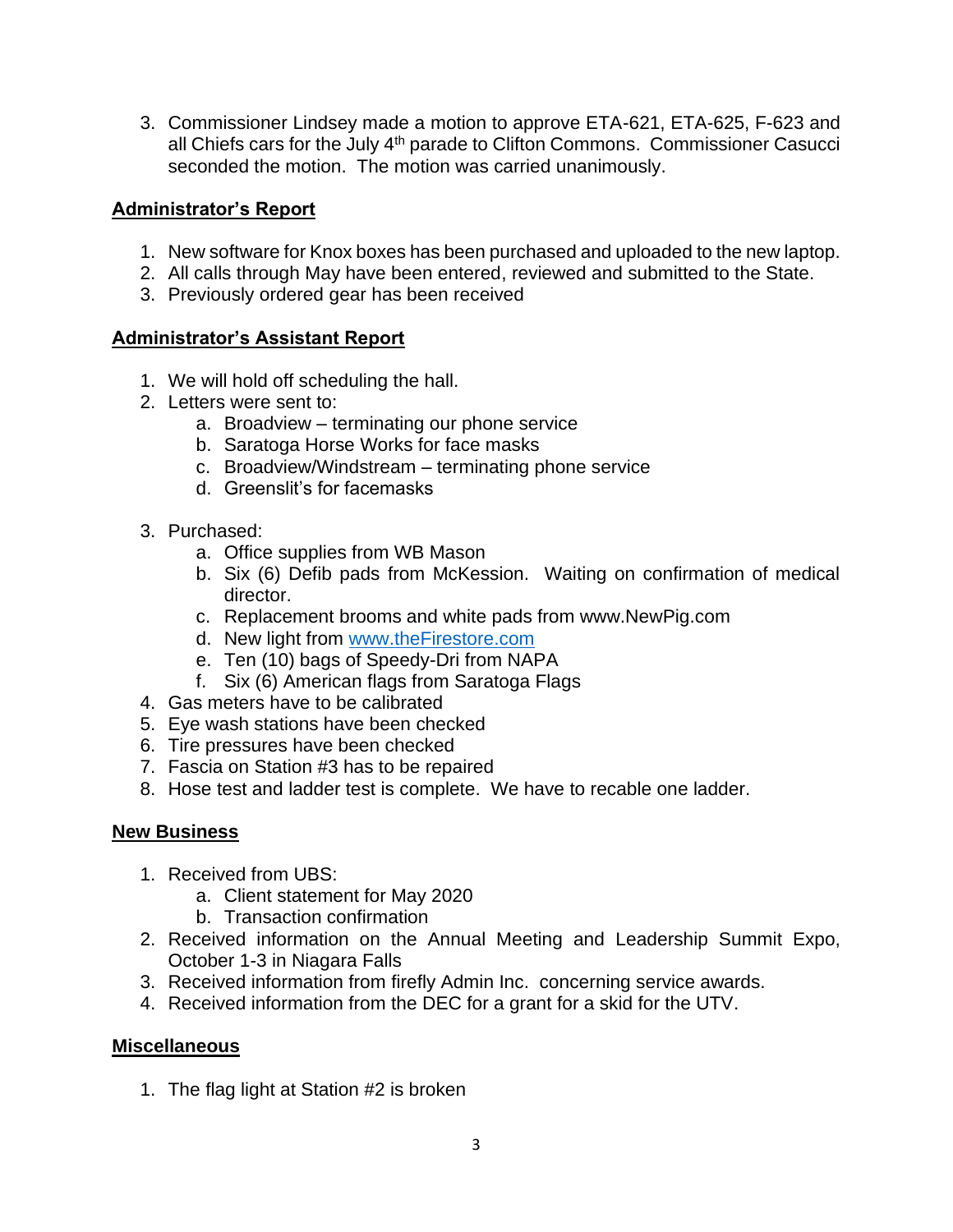- 2. Received bills from Broadview, dated 6-2-20, for Stations #1 and 3. Payment is being withheld pending change of service acknowledgement by Broadview. Verizon still hasn't billed us for new service at Stations #1 and 2.
- 3. The boat launch is almost complete.
- 4. We are waiting for the final feedback from the truck committee and Toyne for the new apparatus.
- 5. Received the Client Advisory #3 for COVID-19 from the Hannigan Law Firm. Recent legislation provides that each LOSAP participant may receive up to 5 points per month if unable to respond due to the recent epidemic. A re solution of the Board of Fire Commissioners need to be adopted to establish the number of additional to be credited each month.
- 6. The air conditioning at Station #2 is still not working. We are obtaining quotes for a new system.
- 7. The parking lot at Station #2 can be priced out to save money.
- 8. DelSignore will donate the material to fix the boat ramp.
- 9. DelSignore will be finishing the parking lot at Station #1. Commissioner Schanz moved and Commissioner Pettis seconded a resolution to expend a sum of not more than \$40,000 from the Building and Land Reserve Fund for the completion of the parking lot at Station #1, located at 360 Riverview Rd. Rexford. The Secretary called the roll:

| <b>Commissioner Bowman</b>  | ves |
|-----------------------------|-----|
| <b>Commissioner Schanz</b>  | yes |
| <b>Commissioner Casucci</b> | yes |
| <b>Commissioner Lindsey</b> | yes |
| <b>Commissioner Pettis</b>  | yes |

The resolution was adopted.

- 10.We have not received any word from the party that was interested in ETA-622.
- 11.Commissioner Schanz made a motion to purchase the following for approximately \$2358:
	- a. Three (3) smart TVs @ approximately \$350 each from Walmart
	- b. Three (3) wall mounts @ approximately \$100 each from Walmart
	- c. Three (3) computers @ approximately \$335 each from New Egg Computers
	- Commissioner Pettis seconded the motion. The motion was carried unanimously.
- 12.We need to purchase more District boundary signs. We will obtain a price for one dozen.
- 13.The certified letter to Patrick Sharkey was returned to the Post Office.